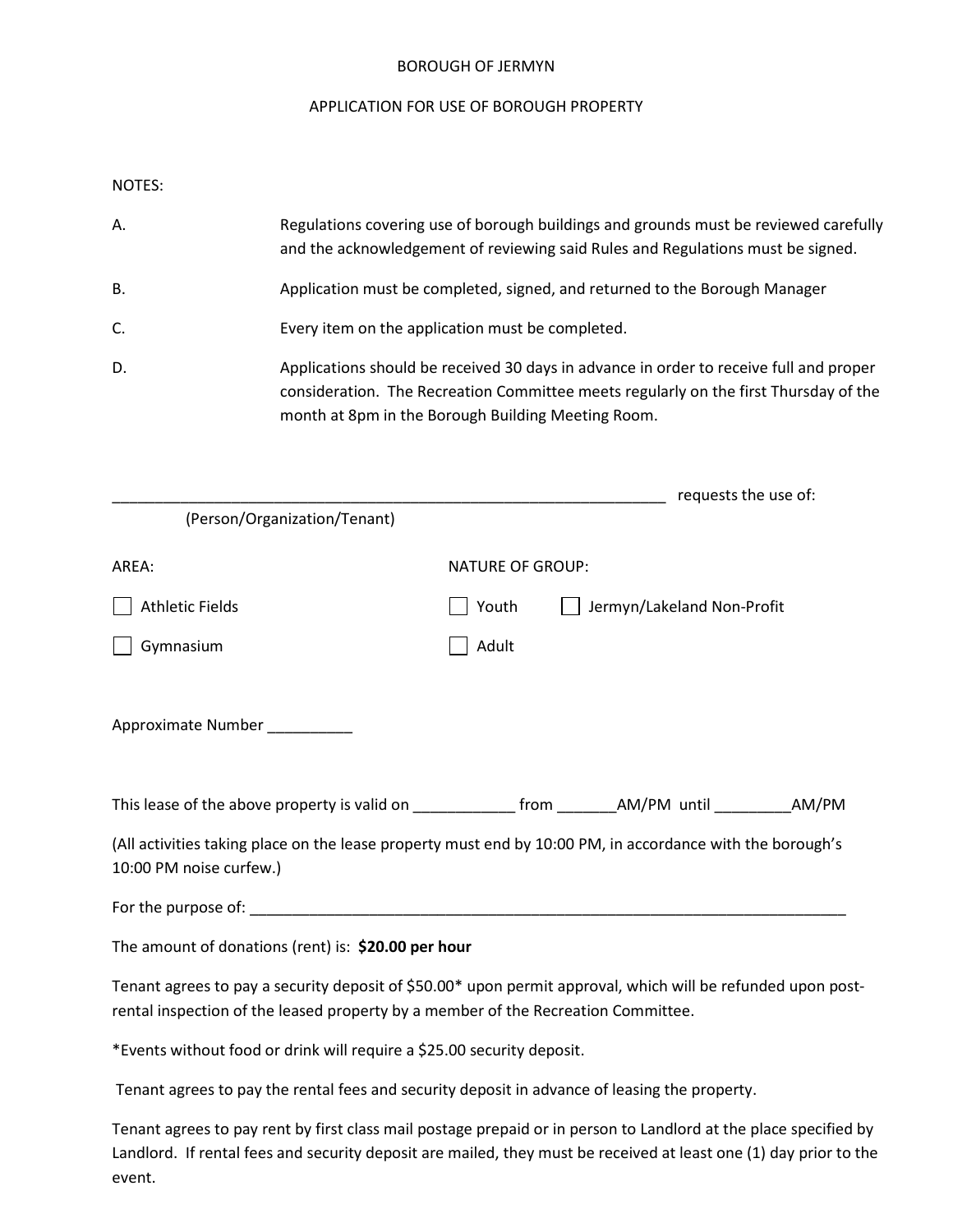We promise to abide by the Rules and Regulations of the Borough of Jermyn, Jermyn Borough Council, and the Jermyn Borough Recreations Committee as attached hereto in Addendum "A", and will be held responsible for any damage.

| Name<br><u> 1980 - Jan James James James James James James James James James James James James James James James James</u> |  |
|----------------------------------------------------------------------------------------------------------------------------|--|
| Address                                                                                                                    |  |
|                                                                                                                            |  |
| (Signature)                                                                                                                |  |
| OFFICIAL USE ONLY                                                                                                          |  |
| Donation: _______________                                                                                                  |  |
| Application: Approved Denied                                                                                               |  |
|                                                                                                                            |  |
| Signature of Committee<br>Chairman:                                                                                        |  |